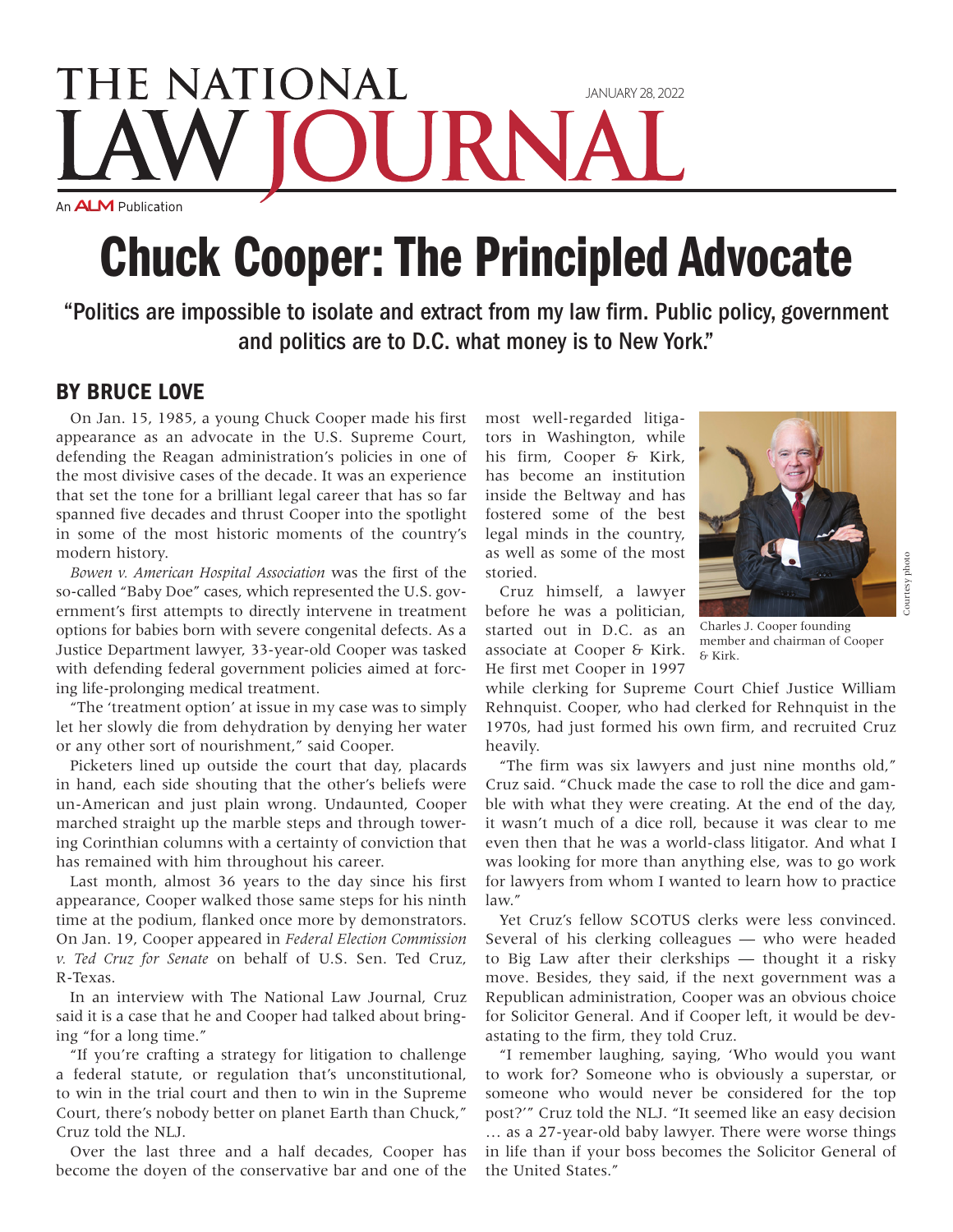Decades on, the senator trusts Cooper implicitly. If Cruz had been elected president in 2016, he says he would have nominated Cooper as attorney general.

Cooper was also an influential voice in a key moment in recent American legal history, when in 2016, Presidentelect Donald Trump all but offered former presidential candidate Sen. Ted Cruz a seat on the U.S. Supreme Court, according to Cruz and confirmed by Cooper.

In the interview with the NLJ, Cruz recounted a November 2016 meeting at Trump Tower with Trump.

"President Trump leaned in—significantly—pressing me to consider the Supreme Court, and possibly being nominated to replace Justice Scalia," Cruz told the NLJ.

Justice Antonin Scalia had passed away in February that year, leaving vacant a critical seat on the Supreme Court. With the potential of giving Democrats a majority on the court, Scalia's seat was hard-fought-over in Congress; President Barack Obama's nominee Merrick Garland's confirmation hearing was blocked by Sen. Mitch McConnell and the Republican majority. The seat was eventually filled the following term by Trump's nominee, Neil Gorsuch, who at the time was a judge in the U.S. Court of Appeals for the Tenth Circuit.

Cruz was one of Trump's main adversaries in the 2016 primaries. Whether or not Trump genuinely wanted Cruz on the Supreme Court, the result would have also taken his longtime adversary out of contention for any further political fights.

Cruz reiterated to the NLJ information he originally disclosed in his 2020 book, "One Vote Away: How a Single Supreme Court Seat Can Change History": "I didn't want to be a judge. But that's a decision I wrestled with vitally."

He said he "prayed about it," and "talked with my family" and his pastor. Crucially, Cruz revealed to the NLJ, "I talked with Chuck at great length, because he understood firsthand what being a Supreme Court justice would entail."

Cruz said Cooper also "understood the political battles I'm engaged in in the Senate."

Cruz said he grappled with the decision for weeks before finally rejecting the idea.

Less than two months later, Trump nominated Gorsuch, Cruz issued the following statement: "Last year, after the unexpected passing of Supreme Court Justice Antonin Scalia, Senate Republicans drew a line in the sand on the behalf of the American people. Exercising our constitutional authority, we advised President Obama that we would not consent to a Supreme Court nominee until We the People, in the presidential election, were able to choose between an originalist and a progressive vision of the Constitution. … Today, with the nomination of the Honorable Neil Gorsuch from the Tenth Circuit Court of Appeals, President Trump has fulfilled that promise, and the rule of law will be all the better for it."

On the decision—which could have resulted in Supreme Court Justice Cruz instead of Justice Gorsuch—Cooper

told the NLJ, "All I am comfortable saying is that I advised against it."

"He taught me how to be a lawyer—how to analyze a case, get inside what the judges are thinking, [and] how to craft a strategy to win impossible cases," said Cruz. "In my subsequent legal career, that's really



Noel Francisco, partner in charge at Jones Day, speaking at a panel discussion during "Law Symposium: Justice Thomas's Thirty-Year Legacy on the Court" in Washington, D.C., on Thursday, October 21, 2021.

what I focused on; taking cases nobody else thought you could win, and winning them over and over and over again. And that's what I learned from Chuck."

As a political figure, Cruz has since been a client of the firm on several occasions. This time to challenge the constitutionality of the FEC's \$250,000 limit on postelection contributions congressional candidates can use each cycle to pay off debt owed to candidates from their campaigns.

"It is challenging a provision of the federal campaign finance laws that I think is obviously unconstitutional, and that is designed to make it harder to challenge incumbent politicians," Cruz said.

For Cooper, the FEC's limits are a clear infringement on Cruz's First Amendment right to free speech and yet another opportunity to curb government encroachment into the rights of citizens—an area of litigation firmly in his wheelhouse after over 40 years of championing conservative causes in the nation's capital. Cooper is comfortably at home in the Halls of Power inside the Beltway, including in the highest court in the land.

At the podium on Jan. 19, Cooper faced not only challenges to the substance of his client's case but also his right to standing — to bringing the case in the first place because Cruz had admittedly acted deliberately in a way that would bring about a suit against the FEC. To those challenges, Cooper cited a case from America's distance past — the landmark 1896 *Plessy v. Ferguson:*

*"At least since Mr. Plessy sat down in the train car reserved for whites, this Court has repeatedly held that a plaintiff who deliberately subjects himself to the injury of unconstitutional government action for the admitted purpose of challenging it has created his standing, not defeated it."*

#### **Commanding the Courtroom**

Even back in 1985, during his first SCOTUS appearance in Bowen, he was already well familiar with the inner workings of the court. In the 1978-79 term, he clerked for Rehnquist—an experience that Cooper believes was a defining moment for his career.

"To this day, I remember the interview, and how easygoing and personable and friendly he was," Cooper told the NLJ in an exclusive interview for this article. "It was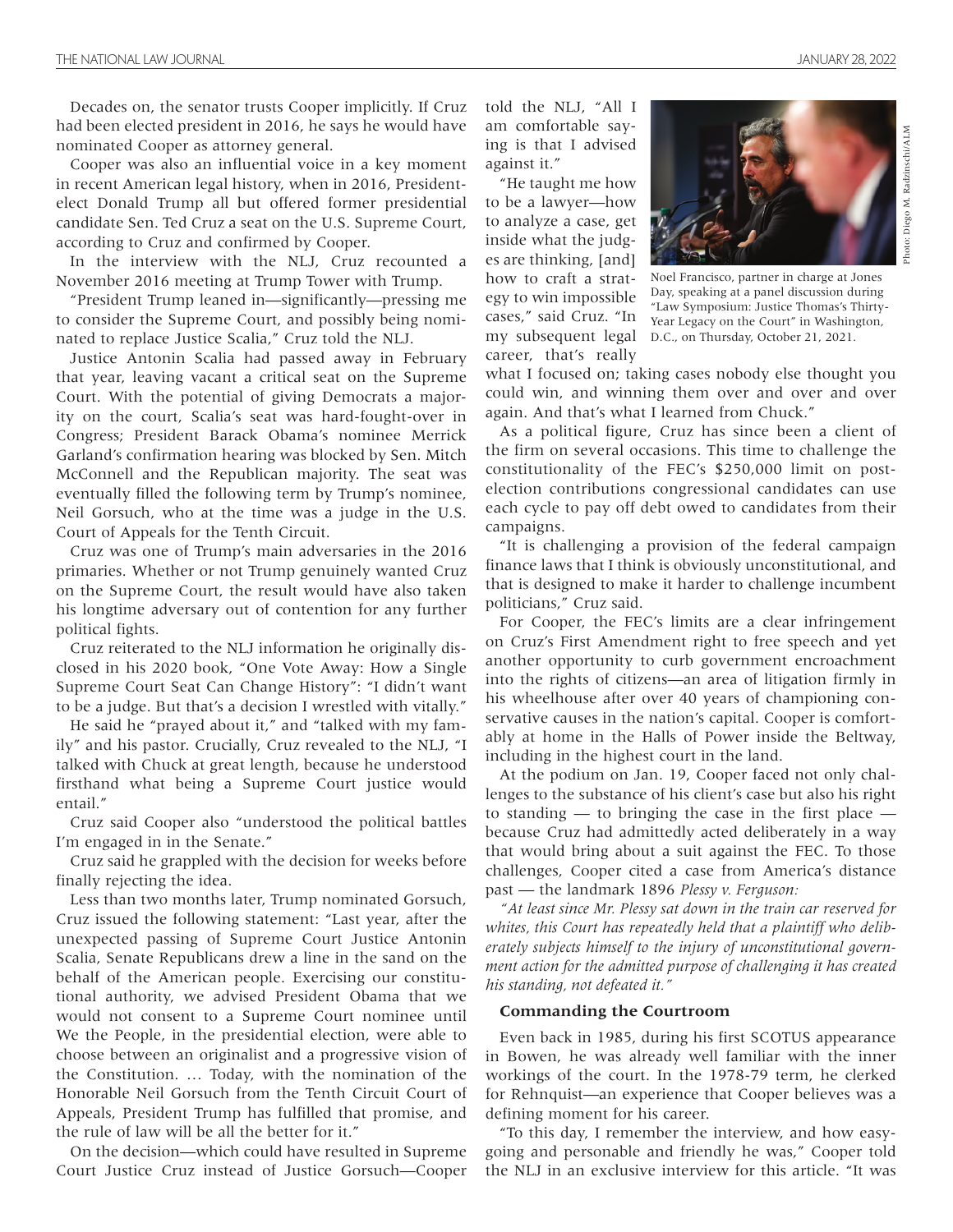not one of those difficult, substantive, argumentative grillings."

Cooper remembers telling the justice that it would be a "real honor" to come and spend a year as his clerk.

"I told him that in my constitutional law class, I had regularly risen to my feet [all alone amid his liberal classmates]—arguing the Rehnquist position," said Cooper. "When he hired me, it obviously changed everything."

Since Bowen, guiding cases from the court of first instance all the way to the appellate courts has become a hallmark of the Cooper way of lawyering. Throughout his private practice—first at McGuireWoods, then Shaw Pittman (now Pillsbury Winthrop Shaw Pittman) and finally at his own firm, Cooper & Kirk—Cooper has made a name as a strong and versatile litigator who is comfortable in any venue, able to simultaneously concentrate on winning the trial at hand while also laying the groundwork for success in higher courts.

During oral arguments in Bowen, Cooper was sure-footed in his legal reasoning and confident in his delivery. On numerous occasions when Justice Sandra Day O'Connor fired off questions, interrupting his delivery, Cooper quickly answered her but kept on track. Toward the end of Cooper's time at the podium, Justice Thurgood Marshall gave him a short lecture on federalism. And Cooper held his own:

*Marshall: Mr. Cooper, the truth is that the federal government is just taking over the state's function.*

*Cooper: No, sir, Justice Marshall, with respect—*

*Marshall: Explain to me why I'm wrong.*

*Cooper: These regulations are carefully tailored to respect—to the maximum extent possible—the roles of the states.*

Looking back, the exchange amuses Cooper.

"I was the Federalism Czar in the Reagan administration," said Cooper. "I'd developed a firm devotion to federalism and the sovereign powers of the states from Rehnquist—I believe in federalism."

And believe in it he does. Separation of powers and the limits of the federal government have been the subject of many of Cooper's cases, including when he returned to the Supreme Court in 1997 to represent Rudy Giuliani in *Clinton v. City of New York*—"back when Rudy was respected everywhere."

That time at the podium, he tangled with Justices Antonin Scalia and Ruth Bader Ginsburg but received an assist from Justice John Paul Stevens.

The exchange showed another side to Cooper's deep legal prowess, his affability and grace under fire.

*Stevens: Mr. Cooper, I don't know why you didn't accept the wager hypothetical. It seems to me a wager's a lot like a lawsuit, that if you have a lawsuit, a wager pending which you may win or may lose and Congress passes a law and says you lose, it seems to me you're hurt.*

*Cooper: Yes, Your Honor.*

*Stevens: So, I think a wager's a very good example, is what I'm suggesting.*

#### *[Laughter] Cooper: And I cer-*

*tainly accept your vast improvement over my answer.*

"During my time at Cooper and Kirk, I found Chuck to be an exceptionally talented lawyer, a perfect gentleman, and a genuinely decent human being," said U.S. District Judge Howard Nielson of the District of Utah. Nielson, who



Judge James Ho, of the U.S. Court of Appeals for the Fifth Circuit, speaking at a panel discussion during the "Law Symposium: Justice Thomas's Thirty-Year Legacy on the Court," Co-hosted by The C. Boyden Gray Center for the Study of the Administrative State and The Heritage Foundation, in Washington, D.C., on Thursday, October 21, 2021.

before entering the judiciary was a partner at Cooper & Kirk, said it is difficult to overstate how well-regarded Cooper is in the legal community, and how much of an

impact he has had over the course of the last 25 years. "But he's more than just a talented lawyer. Not all exceptionally talented lawyers are also good, decent people. Chuck is more than a good and decent person, he is a perfect gentleman," said Nielson.

Noel Francisco, one of Cooper's early hires, who went on to become U.S. solicitor general, echoed Nielson's view.

"There are some people who seem to be consistent in all the different aspects of their life. And to me, Chuck is one of those people. He is someone who is strongly principled, with very strong convictions," Francisco said in an interview for this article. "He is a conservative, but more than that; he's principled. His principles take him in a particular direction. You see him follow those principles, both professionally and personally."

But it is in the courtroom where Cooper shines, Francisco said.

"What I admire most about his arguments is how authoritative he is. Because he is such a highly respected lawyer and person, judges, justices and opposing counsel listen to him. They actually want to hear what he has to say," said Francisco.

One such judge, James Ho of the U.S. Court of Appeals for the Fifth Circuit, agrees.

"Most people know Chuck as one of the most respected constitutional litigators of our time, but I'm honored to know him as a devoted mentor and loyal friend as well," said Ho, who is an alumnus of Cooper & Kirk. "On more occasions than I can remember, Chuck has always been there for me, and for countless others of my generation, always providing moral support as well as wise counsel, in both good times and bad."

#### **Conservative America's Greatest Advocate**

Even back in 1997, Cooper had become a fixture of the Washington, D.C., legal scene and one of the strongest legal voices for conservatives. He had served most of the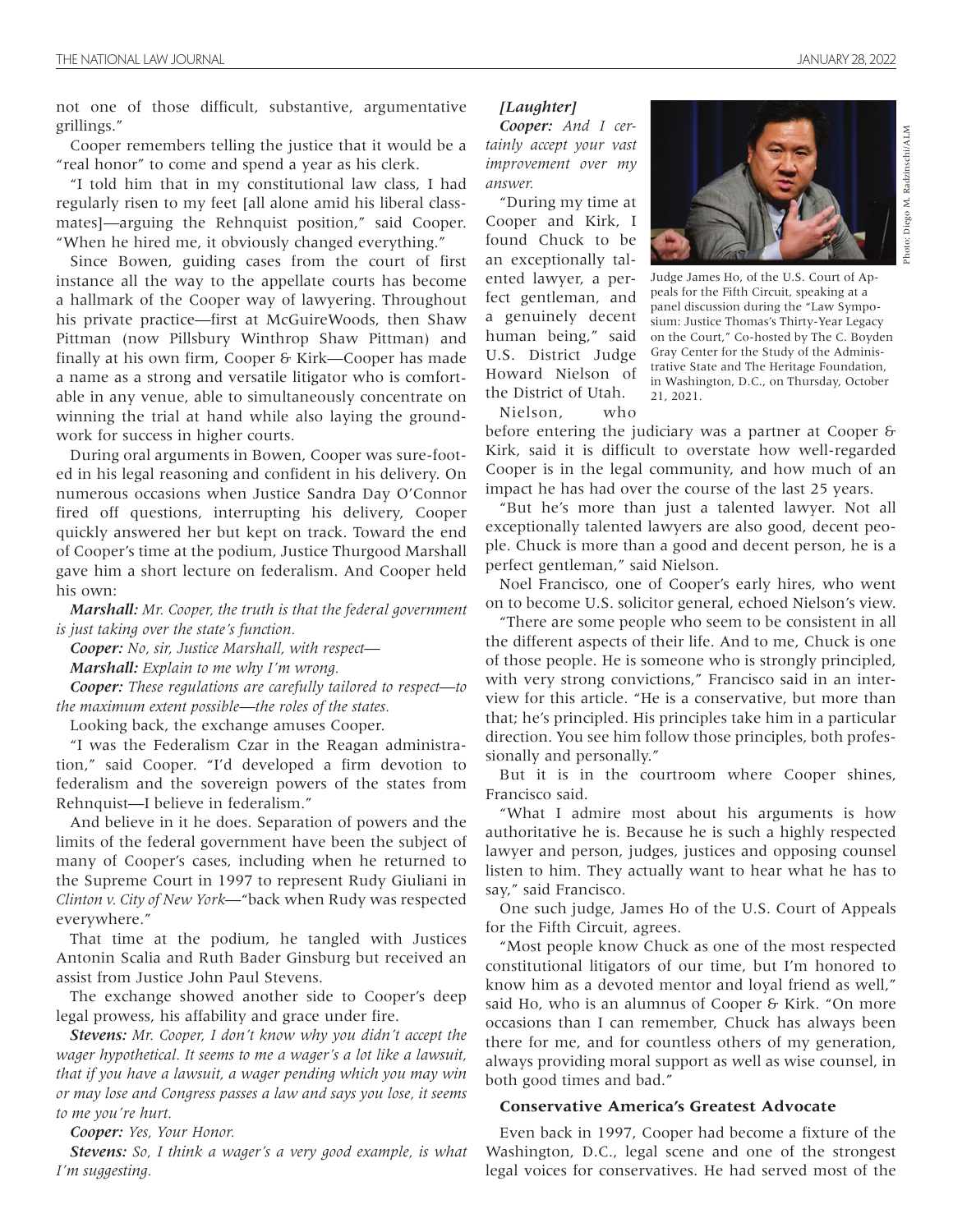1980s in Reagan's Justice Department, making his way to assistant attorney general, and had already appeared in the Supreme Court three times for key conservative causes.

Following his first appearance in 1985, in November 1991, he argued Lee v. Weisman, a case involving prayer in schools. In 1994, his client was the National Rifle Association in *Federal Election Commission v. NRA Political Victory Fund*

Ted Olson, one of D.C.'s most high-profile litigators and a partner at Gibson, Dunn & Crutcher, has been on the other side of the table from Cooper more times than he can remember. The largest matter over which the two lawyers faced off was the fight in California over samesex marriage that started in 2009 and ended up in the Supreme Court in 2012 as Hollingsworth v. Perry.

"He's a very, very good advocate. And he gets very much involved in the work that he's doing," said Olson. "Very diligent and passionate about the things that he cares about. He works hard, prepares meticulously and thoroughly, and knows what he's talking about."

Outside the courtroom, he counts as close friends Justices Samuel Alito and Clarence Thomas, and his onetime protégé and longtime client (and the first associate he hired for Cooper & Kirk), Cruz, whom he regards as like a son. His friendships have also extended to conservatives across the Atlantic, and he was close with the late Margaret Thatcher, the conservative Tory party leader and former British Prime Minister known as the Iron Lady.

As a fierce advocate of conservative values, his advocacy had often singled him out as a target for the left. During the prayer in schools case, the American Civil Liberties Union mounted a campaign to have him fired from the case as a racist, based not on any of his actions or beliefs, said Cooper in an interview, but purely because he had been "in the Department of Justice under the leadership of President Reagan, because of my apparently controversial racist activities in the department."

During the early years of the Reagan administration, Cooper had served closely in the DOJ with Brad Reynolds, widely known to be the architect of Reagan's civil rights policies on affirmative action, the implementation of school desegregation and voting rights measures such as questioning the constitutionality of using racial considerations to draw electoral boundaries. Those measures were seen by some as rolling back the social progress of the 1960s and 1970s.

If [the client] had actually fired me, that would have been deeply wounding for my career going forward," said Cooper. "And so, I fought it hard."

Friends from all sides of the political spectrum came to Cooper's defense, including former Condredge Holloway, a college football star quarterback at the University of Tennessee and one of the first African-American quarterbacks to gain exposure on a national stage. Holloway was a high school friend of Cooper and his roommate during

travels on all-star high school baseball teams. Cooper's college friend Cleo Thomas who was the first Black Student Government Association president at the University of Alabama — also came to Cooper's defense. The ACLU's challenge failed for lack of evidence of its allegations.

Those who know him agree, being strong on his conservative principles and politics has never made Cooper partisan in his friendships. Many Democrats call Cooper a close friend, including U.S. Rep. Jamie Raskin, D-Maryland, a congressional progressives and one of the central figures in



Chief Justice William H. Rehnquist (1972-).Chief Justice, Supreme Court of the United States..Credit: Dane Penland, Collection of the Supreme Court of the United States

the push to impeach Trump after the Jan. 6 insurrection of Capitol Hill.

Yet in business, and in the law, Cooper is a deeply committed and formidable player of The Game in Washington. And there can be no doubt what side he is on.

"Politics are impossible to isolate and extract from my law firm. Public policy, government and politics are to D.C. what money is to New York," Cooper said. "They dominate everything in the Washington legal community. It's why I came back to D.C. after leaving for two years after my clerkship to be a commercial litigator in Atlanta—and hating it."

After clerking for Rehnquist, Cooper had taken a job as a commercial litigator in Atlanta.

"It was a good job at a good firm, and to begin with I didn't realize I had been infected by Beltway Fever," said Cooper, adding that when Reagan began mounting his campaign for presidency, he began thinking he had made a mistake leaving Washington. "I was a very solid Reagan Conservative in my beliefs and values, so when he won, I sent my resume in to the Department of Justice. But if Carter had won reelection, I would probably still be in Atlanta today."

For Cooper, however, being on the conservative side does not mean surrendering your principles if they clash with the Republican party line. After the insurrection of the Capitol Building by Trump loyalists on Jan. 6, 2021, Cooper penned an editorial for the Washington Post arguing the Constitution permitted the trial and conviction of former government officials—including presidents of the United States.

That February, he told the NLJ he had a question for Republican senators ahead of a vote to impeach: "Is this the same vote I would cast if everything President Trump did and said in the period from the election through Jan. 6 had been done and said by President Obama, and the Capitol had been violently seized by Antifa rioters?"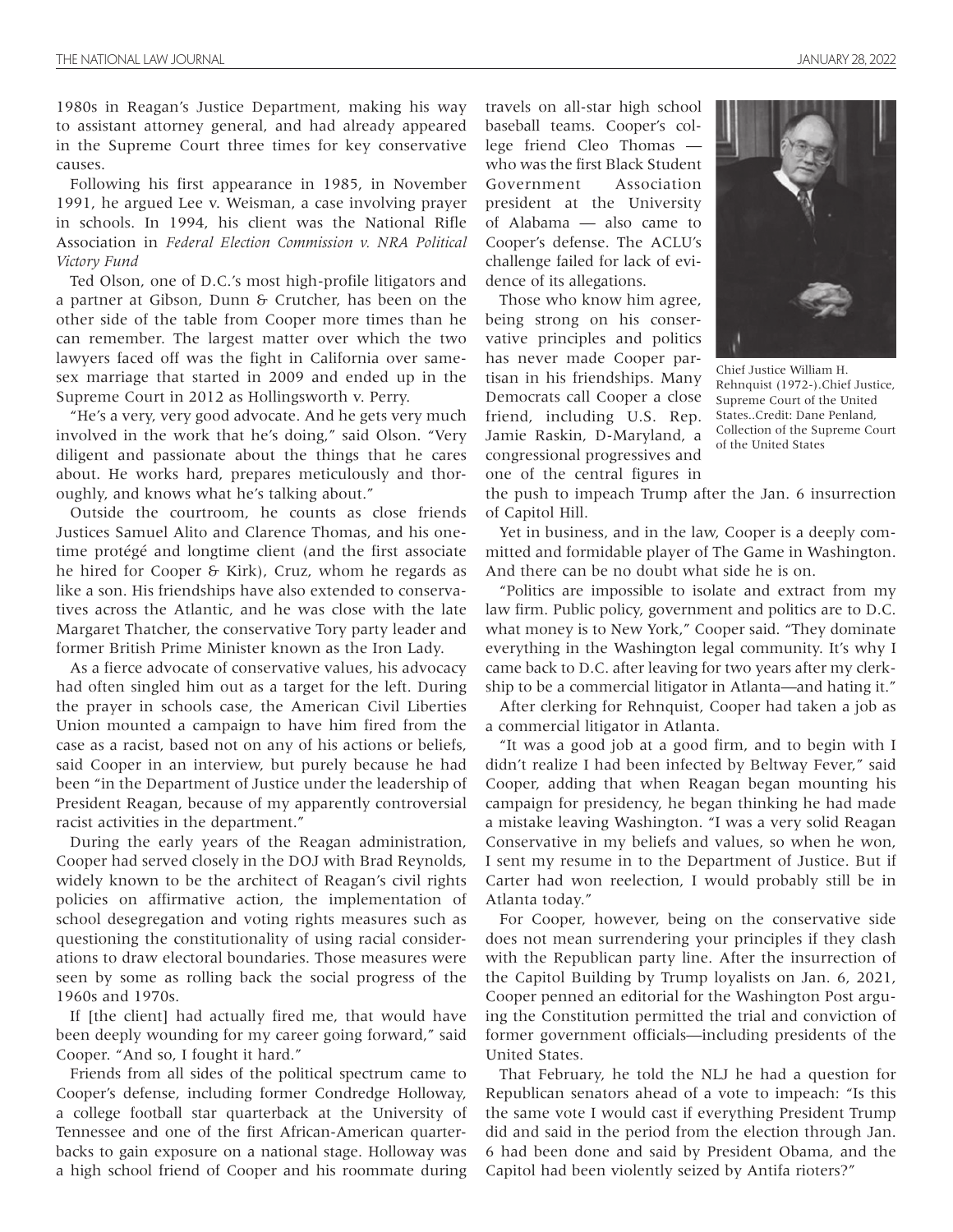

Charles Cooper, 1997. Photo: Patrice Gilbert/ALM



Cooper speaks during a panel discussion entitled "What's at Stake: Law & amp; Justice Policy in the Next Administration," at the American Constitution Society for Law & amp; Policy's 2008 National Convention, June 13, 2008. Photo: Diego M. Radzinschi/ALM



Cooper addresses the media after the U.S. Supreme Court heard arguments in a same-sex marriage case challenging California's Prop 8. March 26, 2013. Photo: Diego M. Radzinschi/ALM



Cooper speaks at a press conference in summer 2009 after Judge Vaughn Walker ruled to allow San Francisco to intervene in the Proposition 8 suit by David Boies and Ted Olson. Photo: Jason Doiy/ALM



Cooper leaves a court challenge to California's voter-approved gay marriage ban in early 2010. Photo: Jason Doiy/ALM



Cooper, right, speaks with Attorney General Jeff Sessions, accompanied by Sessions' attorney, after his testimony before the Senate Intelligence Committee on June 13, 2017. Photo: Diego M. Radzinschi/ALM



Cooper departs after President Donald Trump announces the nomination of Judge Brett Kavanaugh to be associate justice on the U.S. Supreme Court, replacing Justice Anthony Kennedy, in the East Room of the White House, on July 9, 2018. Photo: Diego M. Radzinschi/ALM



Cooper, who represents Sen. Ted Cruz, R-Texas, speaks to the media on Jan. 19, 2022, outside the Supreme Court in Washington, after the court heard arguments in the case Federal Election Commission v. Ted Cruz for Senate. Photo: Mariam Zuhaib/AP

It was a poignant lesson in keeping to your values, from a deeply conservative lawyer that in 2017 Trump was considering as his solicitor general. The job eventually went to Cooper & Kirk alum Francisco.

"He is a conservative, but more than that, he's principled," Francisco said of Cooper. "His principles take him in a particular direction. You see him follow those principles, both professionally and personally."

#### **No Case Too Big**

Despite Cooper's strong conservative advocacy, it would be wrong to pigeonhole Cooper's practice as solely focused on political issues, and there are few types of high-stakes civil litigation matters that he has not taken on over the years. Many Cooper & Kirk clients are Fortune 500 companies but he also represents individuals—especially if they are suing the government. Cooper has made a name for himself taking cases from the court of first instance all the way to the U.S. Supreme Court. His firm was launched on the back of his 1995 representation of a savings and loan company in a Supreme Court challenge to government action against financial services companies—*United States v. Winstar.*

The case came out of the savings and loan crisis of the 1980s. Federal regulators had allowed a certain amount of regulatory leeway for financial institutions that took over failing S&Ls but Congress later changed these advantages. Winstar, a savings and loan company, hired Cooper to fight the government all the way to the Supreme Court.

The result was a windfall of new clients for litigators tasked with suing the federal government in myriad subsequent matters. Thanks to his Supreme Court win, at the head of the line was Cooper and his new firm.

"Without the revenue stream that Winstar created, the dream of starting our own litigation boutique would have been delayed and maybe even ended before it began," Cooper admits.

The other original founding partner was Michael Carvin, who has been a partner at Jones Day since 2001 and spent six years at the Justice Department working alongside Cooper. Steven Rosenthal and four of his colleagues at Morrison & Forster joined Cooper & Kirk in 1998. Rosenthal left in 2001, and has for many years been a partner at Loeb & Loeb after a brief stint at Holland & Knight and time as the chair of the litigation department of Kaye Scholer.

The firm soon became Cooper & Kirk with the promotion of Michael Kirk to named partner.